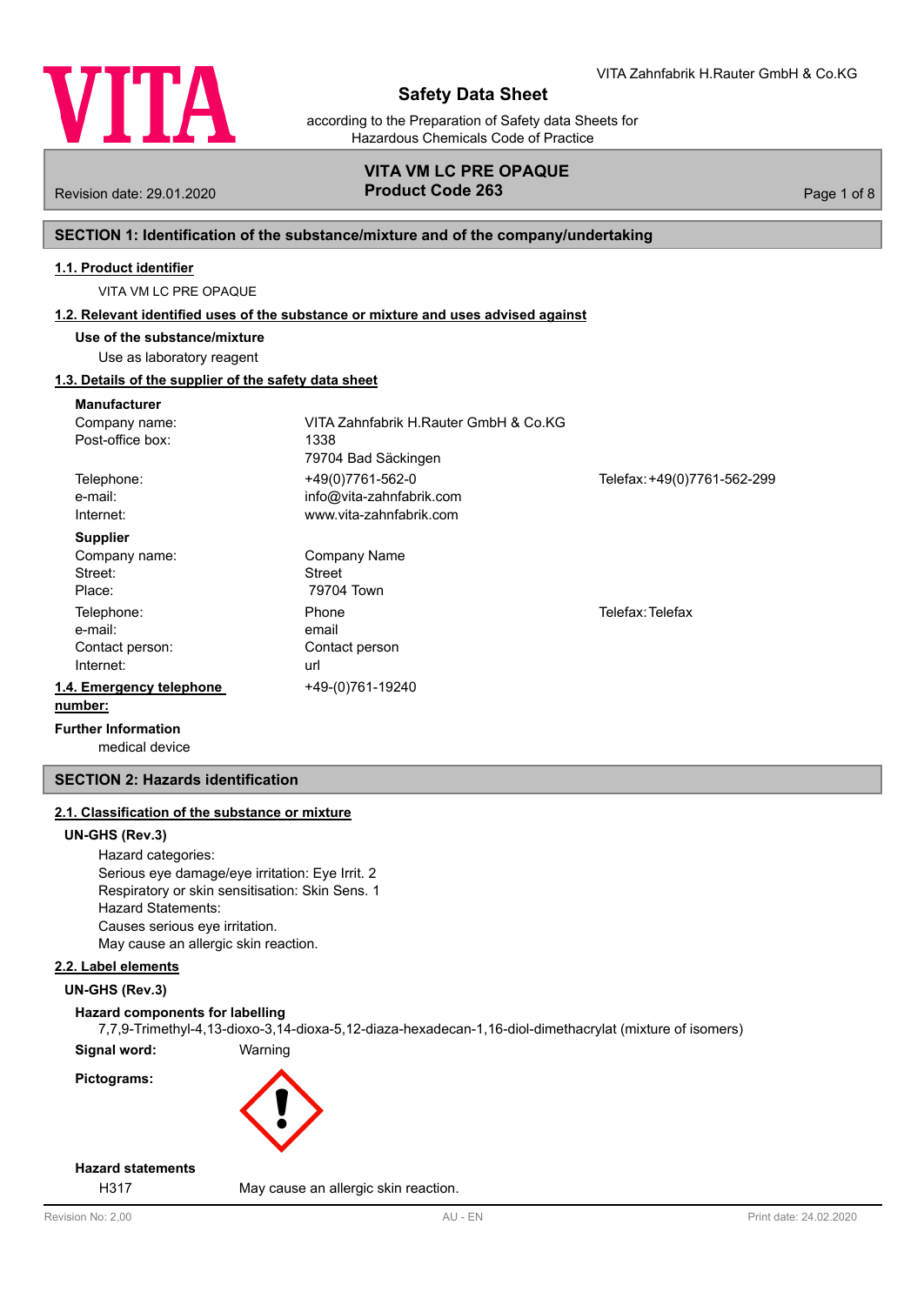

according to the Preparation of Safety data Sheets for Hazardous Chemicals Code of Practice

# **VITA VM LC PRE OPAQUE**

Revision date: 29.01.2020 Page 2 of 8

| H <sub>319</sub>                | Causes serious eye irritation.                                                                                                      |
|---------------------------------|-------------------------------------------------------------------------------------------------------------------------------------|
| <b>Precautionary statements</b> |                                                                                                                                     |
| P <sub>261</sub>                | Avoid breathing dust/fume/gas/mist/vapours/spray.                                                                                   |
| P <sub>264</sub>                | Wash hands thoroughly after handling.                                                                                               |
| P <sub>272</sub>                | Contaminated work clothing should not be allowed out of the workplace.                                                              |
| P <sub>280</sub>                | Wear protective gloves/protective clothing/eye protection/face protection.                                                          |
| P302+P352                       | IF ON SKIN: Wash with plenty of soap and water.                                                                                     |
| P333+P313                       | If skin irritation or rash occurs: Get medical advice/attention.                                                                    |
| P362+P364                       | Take off contaminated clothing and wash it before reuse.                                                                            |
| P305+P351+P338                  | IF IN EYES: Rinse cautiously with water for several minutes. Remove contact lenses, if<br>present and easy to do. Continue rinsing. |
| P337+P313                       | If eye irritation persists: Get medical advice/attention.                                                                           |
| P <sub>501</sub>                | Dispose of waste according to applicable legislation.                                                                               |
|                                 |                                                                                                                                     |

## **2.3. Other hazards**

No information available.

## **SECTION 3: Composition/information on ingredients**

# **3.2. Mixtures**

#### **Hazardous components**

| <b>CAS No</b> | <b>I</b> Chemical name                                                                                      | Quantity             |
|---------------|-------------------------------------------------------------------------------------------------------------|----------------------|
| 72869-86-4    | 7.7.9-Trimethyl-4.13-dioxo-3.14-dioxa-5.12-diaza-hexadecan-1.16-diol-dimethacrylat (mixture of<br>(lisomers | $30 - 35\%$          |
| 94108-97-1    | Ditrimethylolpropane Tetraacrylate                                                                          | $10 - 5 \frac{9}{6}$ |
| 2867-47-2     | 2-dimethylaminoethyl methacrylate                                                                           | $\frac{9}{6}$<br>< 1 |

### **SECTION 4: First aid measures**

### **4.1. Description of first aid measures**

### **General information**

When in doubt or if symptoms are observed, get medical advice.

#### **After inhalation**

Provide fresh air. When in doubt or if symptoms are observed, get medical advice.

# **After contact with skin**

After contact with skin, wash immediately with plenty of water and soap. Take off immediately all contaminated clothing and wash it before reuse. Medical treatment necessary.

#### **After contact with eyes**

After contact with the eyes, rinse with water with the eyelids open for a sufficient length of time, then consult an ophthalmologist immediately. Remove contact lenses, if present and easy to do. Continue rinsing.

### **After ingestion**

Rinse mouth immediately and drink plenty of water. Observe risk of aspiration if vomiting occurs. Never give anything by mouth to an unconscious person or a person with cramps. Call a doctor.

## **4.2. Most important symptoms and effects, both acute and delayed**

No information available.

# **4.3. Indication of any immediate medical attention and special treatment needed**

Treat symptomatically.

# **SECTION 5: Firefighting measures**

### **5.1. Extinguishing media**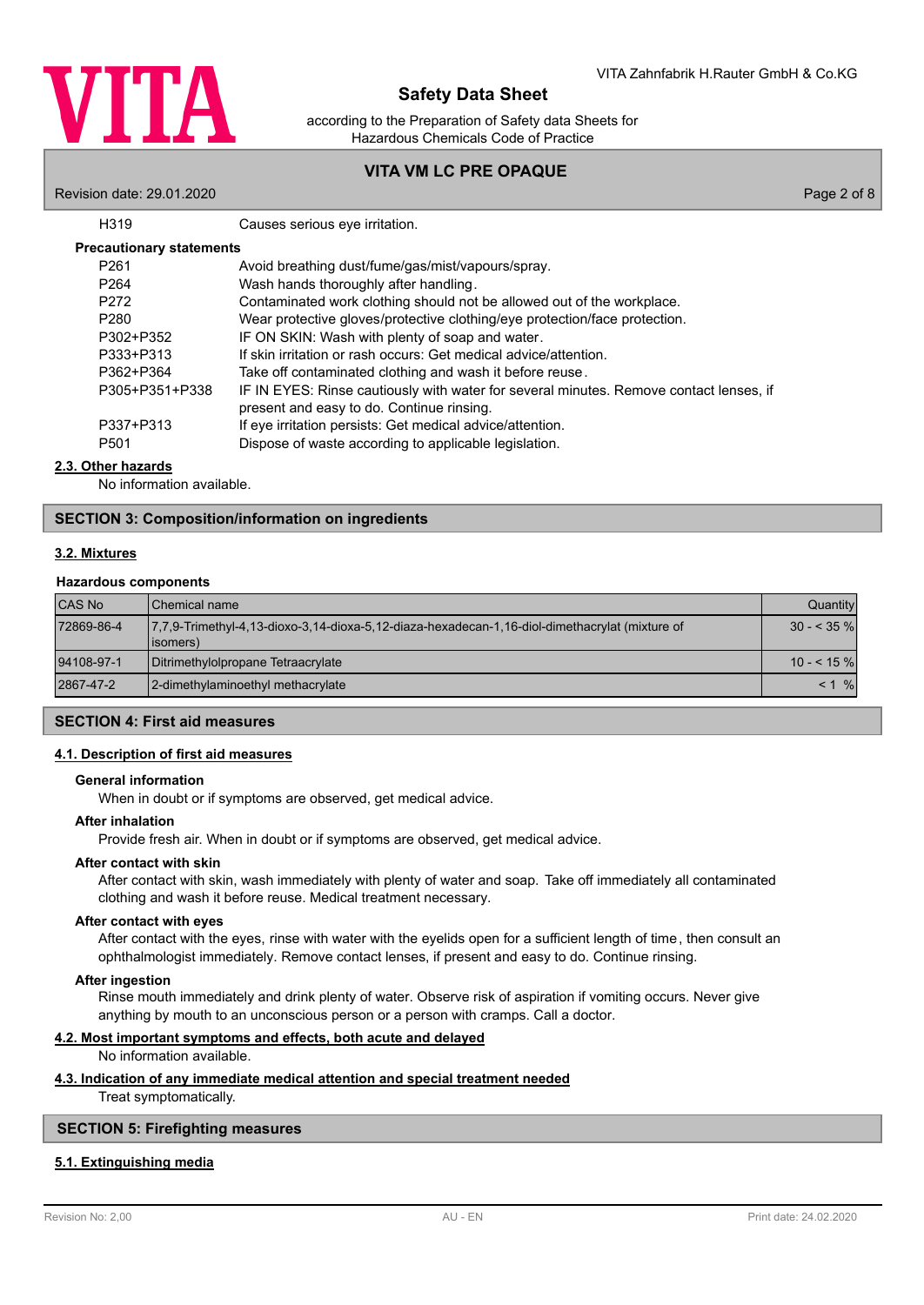

according to the Preparation of Safety data Sheets for Hazardous Chemicals Code of Practice

# **VITA VM LC PRE OPAQUE**

Revision date: 29.01.2020 Page 3 of 8

### **Suitable extinguishing media**

Co-ordinate fire-fighting measures to the fire surroundings.

### **5.2. Special hazards arising from the substance or mixture**

Non-flammable.

### **5.3. Advice for firefighters**

Wear a self-contained breathing apparatus and chemical protective clothing. Full protection suit.

#### **Additional information**

Suppress gases/vapours/mists with water spray jet. Collect contaminated fire extinguishing water separately. Do not allow entering drains or surface water.

#### **SECTION 6: Accidental release measures**

#### **6.1. Personal precautions, protective equipment and emergency procedures**

Provide adequate ventilation. Do not breathe gas/fumes/vapour/spray. Avoid contact with skin, eyes and clothes. Use personal protection equipment. Remove persons to safety.

#### **6.2. Environmental precautions**

Do not allow to enter into surface water or drains.

### **6.3. Methods and material for containment and cleaning up**

Take up mechanically. Treat the recovered material as prescribed in the section on waste disposal.

# **6.4. Reference to other sections**

Safe handling: see section 7 Personal protection equipment: see section 8 Disposal: see section 13

## **SECTION 7: Handling and storage**

#### **7.1. Precautions for safe handling**

#### **Advice on safe handling**

Provide adequate ventilation. Do not breathe gas/fumes/vapour/spray. Avoid contact with skin, eyes and clothes. Use personal protection equipment.

#### **Advice on protection against fire and explosion**

No information available.

### **7.2. Conditions for safe storage, including any incompatibilities**

#### **Requirements for storage rooms and vessels**

Keep container tightly closed.

### **Hints on joint storage**

No information available.

# **7.3. Specific end use(s)**

Use as laboratory reagent

### **SECTION 8: Exposure controls/personal protection**

#### **8.1. Control parameters**

# **Additional advice on limit values**

none

## **8.2. Exposure controls**

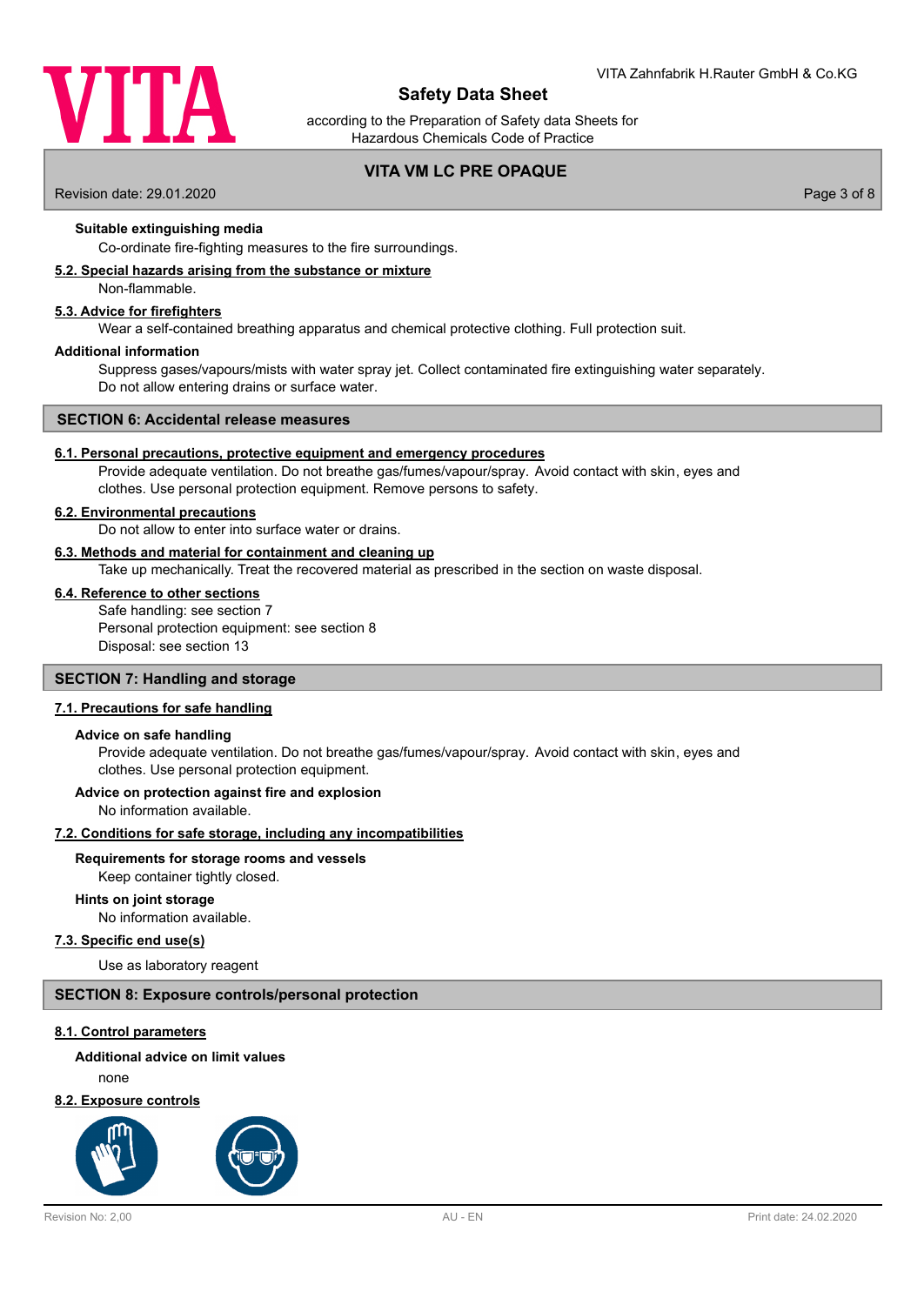

according to the Preparation of Safety data Sheets for Hazardous Chemicals Code of Practice

# **VITA VM LC PRE OPAQUE**

Revision date: 29.01.2020 Page 4 of 8

#### **Appropriate engineering controls**

Provide adequate ventilation as well as local exhaustion at critical locations.

#### **Protective and hygiene measures**

Remove contaminated, saturated clothing immediately. Draw up and observe skin protection programme. Wash hands and face before breaks and after work and take a shower if necessary . When using do not eat, drink, smoke, sniff. Do not breathe gas/fumes/vapour/spray. Avoid contact with skin, eyes and clothes.

### **Eye/face protection**

Suitable eye protection: goggles.

#### **Hand protection**

Wear suitable gloves. Suitable material: NBR (Nitrile rubber) Breakthrough time (maximum wearing time): 30 min

The quality of the protective gloves resistant to chemicals must be chosen as a function of the specific working place concentration and quantity of hazardous substances. For special purposes, it is recommended to check the resistance to chemicals of the protective gloves mentioned above together with the supplier of these gloves.

#### **Skin protection**

Use of protective clothing.

# **Respiratory protection**

Provide adequate ventilation as well as local exhaustion at critical locations. Technical ventilation of workplace.

#### **Environmental exposure controls**

Avoid release to the environment.

## **SECTION 9: Physical and chemical properties**

#### **9.1. Information on basic physical and chemical properties**

| Physical state:<br>Colour:<br>Odour:<br>pH-Value:                                                      | Liquid (pasty)<br>Trade name/designation<br>like: ester | not determined                                     |
|--------------------------------------------------------------------------------------------------------|---------------------------------------------------------|----------------------------------------------------|
| Changes in the physical state<br>Melting point:<br>Initial boiling point and boiling range:            |                                                         | not determined<br>not determined                   |
| Flash point:                                                                                           |                                                         | 151 °C                                             |
| <b>Flammability</b><br>Solid:<br>Gas:<br><b>Explosive properties</b><br>The product is not: Explosive. |                                                         | not determined<br>not applicable                   |
| Lower explosion limits:                                                                                |                                                         | not determined                                     |
| Upper explosion limits:                                                                                |                                                         | not determined                                     |
| Ignition temperature:                                                                                  |                                                         | not determined                                     |
| <b>Auto-ignition temperature</b><br>Solid:<br>Gas:                                                     |                                                         | not determined<br>not applicable<br>not determined |
| Decomposition temperature:                                                                             |                                                         |                                                    |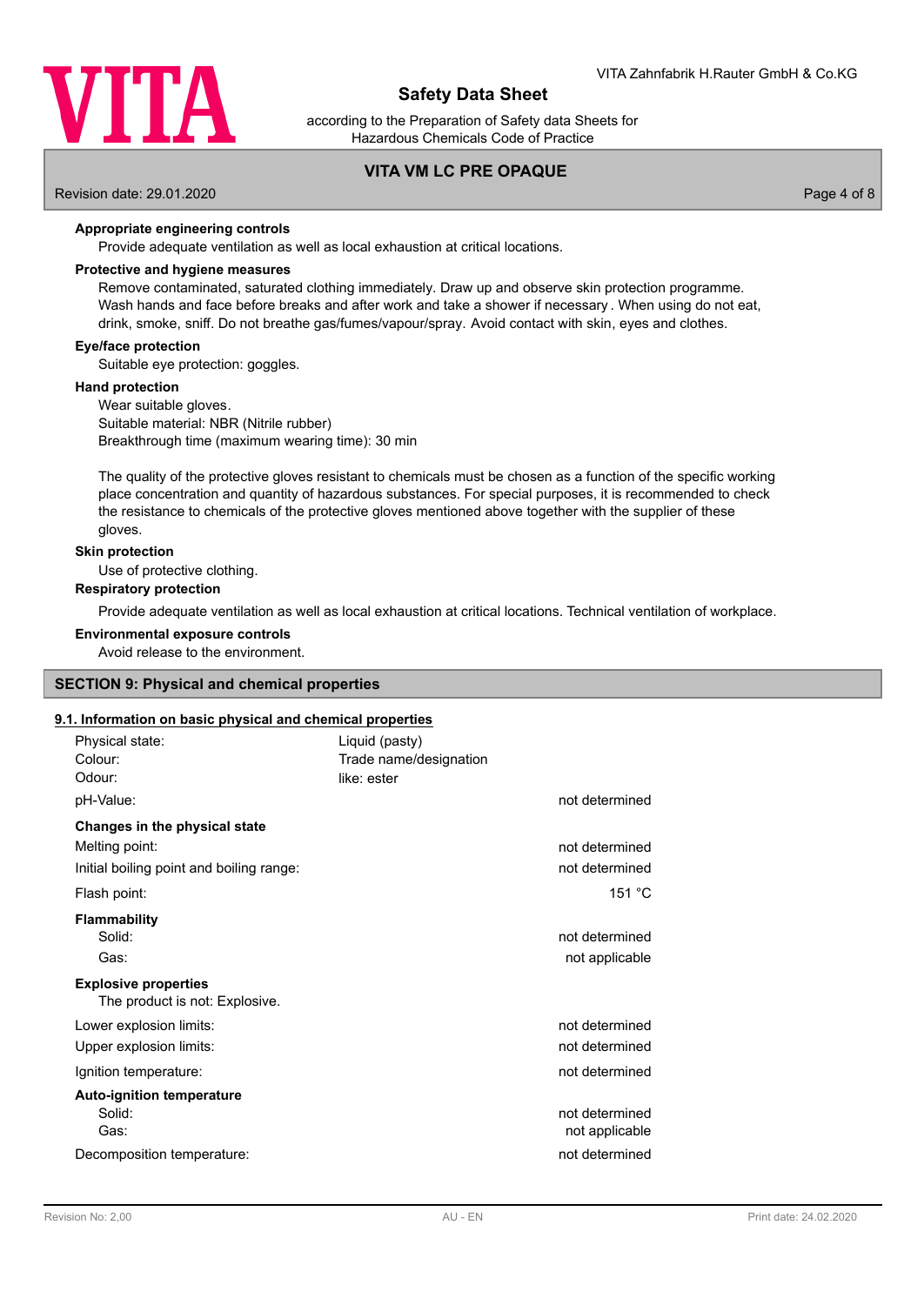

according to the Preparation of Safety data Sheets for Hazardous Chemicals Code of Practice

# **VITA VM LC PRE OPAQUE**

Revision date: 29.01.2020 Page 5 of 8

| <b>Oxidizing properties</b><br>Not oxidising.  |                |
|------------------------------------------------|----------------|
| Vapour pressure:<br>(at 50 $^{\circ}$ C)       | <= 1100 hPa    |
| Density:                                       | not determined |
| Water solubility:                              | No             |
| Solubility in other solvents<br>not determined |                |
| Partition coefficient:                         | not determined |
| Viscosity / dynamic:                           | not determined |
| Viscosity / kinematic:                         | not determined |
| Vapour density:                                | not determined |
| Evaporation rate:                              | not determined |
| 9.2. Other information                         |                |
| Solid content:                                 | 49,7 %         |
| Odour threshold: not determined                |                |

# **SECTION 10: Stability and reactivity**

### **10.1. Reactivity**

No hazardous reaction when handled and stored according to provisions.

## **10.2. Chemical stability**

The product is stable under storage at normal ambient temperatures.

# **10.3. Possibility of hazardous reactions**

No known hazardous reactions.

### **10.4. Conditions to avoid**

No information available.

# **10.5. Incompatible materials**

No information available.

#### **10.6. Hazardous decomposition products**

No known hazardous decomposition products.

#### **SECTION 11: Toxicological information**

#### **11.1. Information on toxicological effects**

#### **Acute toxicity**

Based on available data, the classification criteria are not met.

| CAS No    | Chemical name                     |                             |                |               |        |
|-----------|-----------------------------------|-----------------------------|----------------|---------------|--------|
|           | Exposure route                    | IDose                       | <b>Species</b> | <b>Source</b> | Method |
| 2867-47-2 | 2-dimethylaminoethyl methacrylate |                             |                |               |        |
|           | loral                             | <b>ATE</b><br>500<br>mg/kg  |                |               |        |
|           | dermal                            | <b>ATE</b><br>1100<br>mg/kg |                |               |        |

### **Irritation and corrosivity**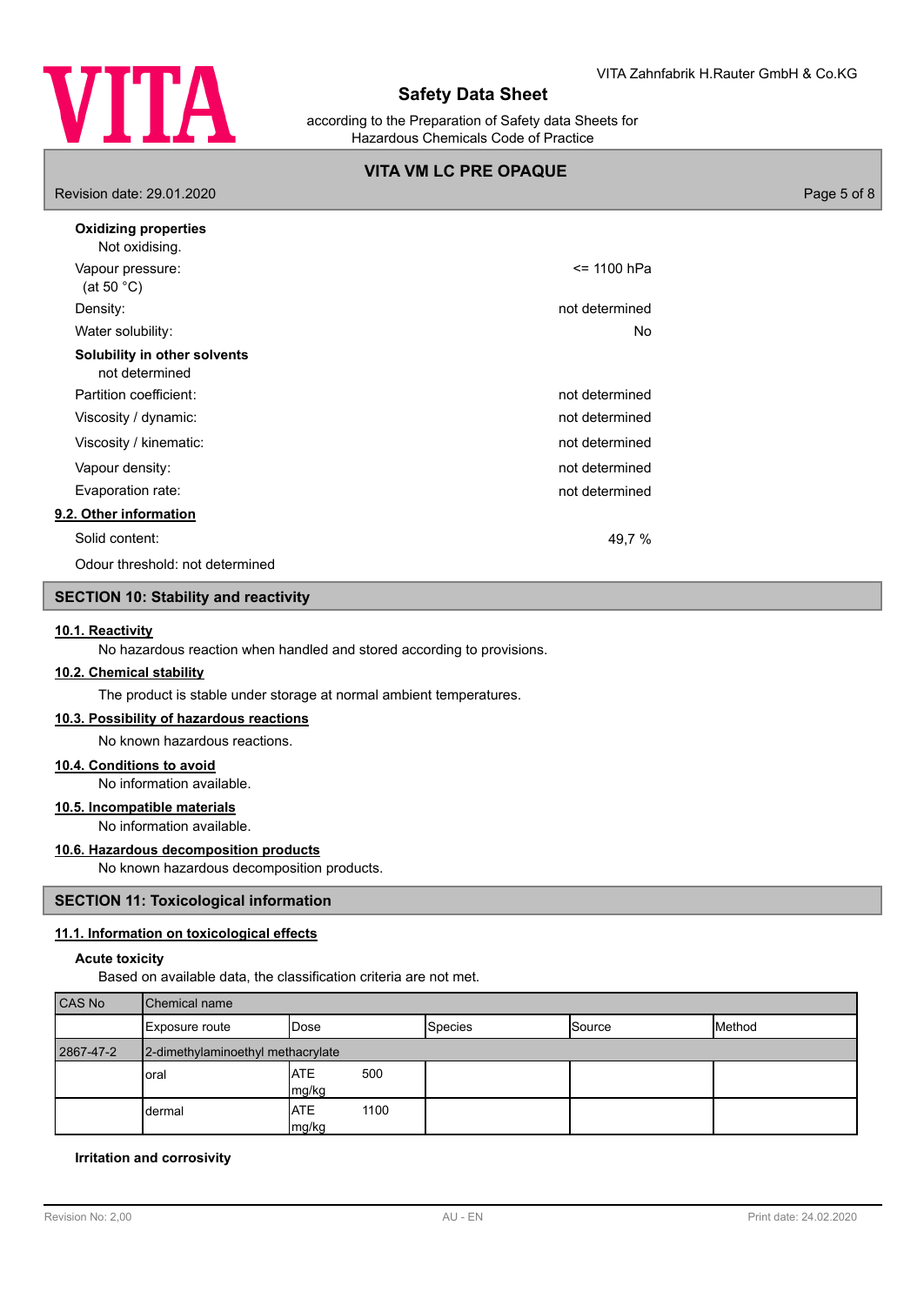

according to the Preparation of Safety data Sheets for Hazardous Chemicals Code of Practice

# **VITA VM LC PRE OPAQUE**

Revision date: 29.01.2020 Page 6 of 8

# Causes serious eye irritation.

Skin corrosion/irritation: Based on available data, the classification criteria are not met.

# **Sensitising effects**

May cause an allergic skin reaction.

(7,7,9-Trimethyl-4,13-dioxo-3,14-dioxa-5,12-diaza-hexadecan-1,16-diol-dimethacrylat (mixture of isomers); 2-dimethylaminoethyl methacrylate)

### **Carcinogenic/mutagenic/toxic effects for reproduction**

Based on available data, the classification criteria are not met.

### **STOT-single exposure**

Based on available data, the classification criteria are not met.

#### **STOT-repeated exposure**

Based on available data, the classification criteria are not met.

#### **Aspiration hazard**

Based on available data, the classification criteria are not met.

## **SECTION 12: Ecological information**

### **12.1. Toxicity**

No information available.

# **12.2. Persistence and degradability**

The product has not been tested.

## **12.3. Bioaccumulative potential**

The product has not been tested.

# **12.4. Mobility in soil**

The product has not been tested.

## **12.5. Other adverse effects**

No information available.

## **Further information**

Do not allow to enter into surface water or drains. Do not allow to enter into soil/subsoil.

#### **SECTION 13: Disposal considerations**

#### **13.1. Waste treatment methods**

#### **Disposal recommendations**

Do not allow to enter into surface water or drains. Do not allow to enter into soil/subsoil. Dispose of waste according to applicable legislation.

# **Contaminated packaging**

Handle contaminated packages in the same way as the substance itself.

## **SECTION 14: Transport information**

#### **Land transport (ADG)**

| <b>14.1. UN number:</b>           | No dangerous good in sense of this transport regulation. |
|-----------------------------------|----------------------------------------------------------|
| 14.2. UN proper shipping name:    | No dangerous good in sense of this transport regulation. |
| 14.3. Transport hazard class(es): | No dangerous good in sense of this transport regulation. |
| 14.4. Packing group:              | No dangerous good in sense of this transport regulation. |
| <b>Marine transport (IMDG)</b>    |                                                          |
| <b>14.1. UN number:</b>           | No dangerous good in sense of this transport regulation. |
| 14.2. UN proper shipping name:    | No dangerous good in sense of this transport regulation. |
| 14.3. Transport hazard class(es): | No dangerous good in sense of this transport regulation. |
|                                   |                                                          |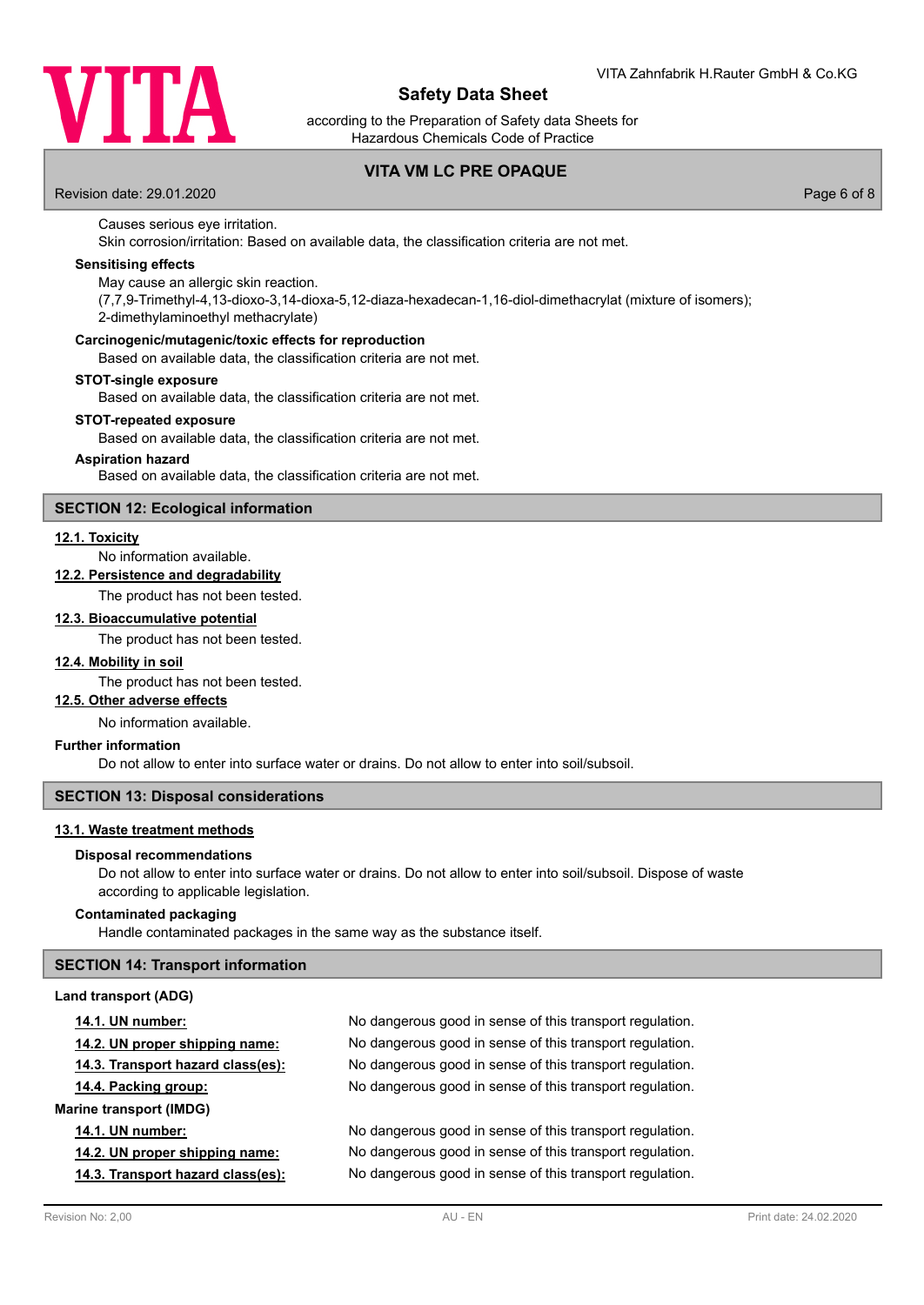

according to the Preparation of Safety data Sheets for Hazardous Chemicals Code of Practice

# **VITA VM LC PRE OPAQUE** Revision date: 29.01.2020 Page 7 of 8 **14.4. Packing group:** No dangerous good in sense of this transport regulation. **Air transport (ICAO-TI/IATA-DGR) 14.1. UN number:** No dangerous good in sense of this transport regulation. **14.2. UN proper shipping name:** No dangerous good in sense of this transport regulation. **14.3. Transport hazard class(es):** No dangerous good in sense of this transport regulation. **14.4. Packing group:** No dangerous good in sense of this transport regulation. **14.5. Environmental hazards** ENVIRONMENTALLY HAZARDOUS: no **14.6. Special precautions for user** No information available. **14.7. Transport in bulk according to Annex II of Marpol and the IBC Code** not applicable **SECTION 15: Regulatory information**

## **15.1. Safety, health and environmental regulations/legislation specific for the substance or mixture**

#### **National regulatory information**

#### **Additional information**

### AICS

7,7,9-Trimethyl-4,13-dioxo-3,14-dioxa-5,12-diaza-hexadecan-1,16-diol-dimethacrylat (mixture of isomers): Yes. Ditrimethylolpropane Tetraacrylate: Yes. 2-dimethylaminoethyl methacrylate: Yes.

#### SUSPM

7,7,9-Trimethyl-4,13-dioxo-3,14-dioxa-5,12-diaza-hexadecan-1,16-diol-dimethacrylat (mixture of isomers): No Ditrimethylolpropane Tetraacrylate: No 2-dimethylaminoethyl methacrylate: Yes.

# **SECTION 16: Other information**

#### **Abbreviations and acronyms**

ACGIH: American Conference of Governmental Industrial Hygienists ADG: Australian Dangerous Goods AICS: Australian Inventory of Chemical Substances ICAO: International Civil Aviation Organization IMDG: International Maritime Code for Dangerous Goods IATA: International Air Transport Association GHS: Globally Harmonized System of Classification and Labelling of Chemicals CAS: Chemical Abstracts Service STEL: Short-term exposure limit TWA: time-weighted average TI: Technical Instructions DGR: Dangerous Goods Regulations UN: United Nations ATE: Acute toxicity estimate LC50: Lethal concentration, 50% LD50: Lethal dose, 50% LL50: Lethal loading, 50% EL50: Effect loading, 50% EC50: Effective Concentration 50% ErC50: Effective Concentration 50%, growth rate NOEC: No Observed Effect Concentration